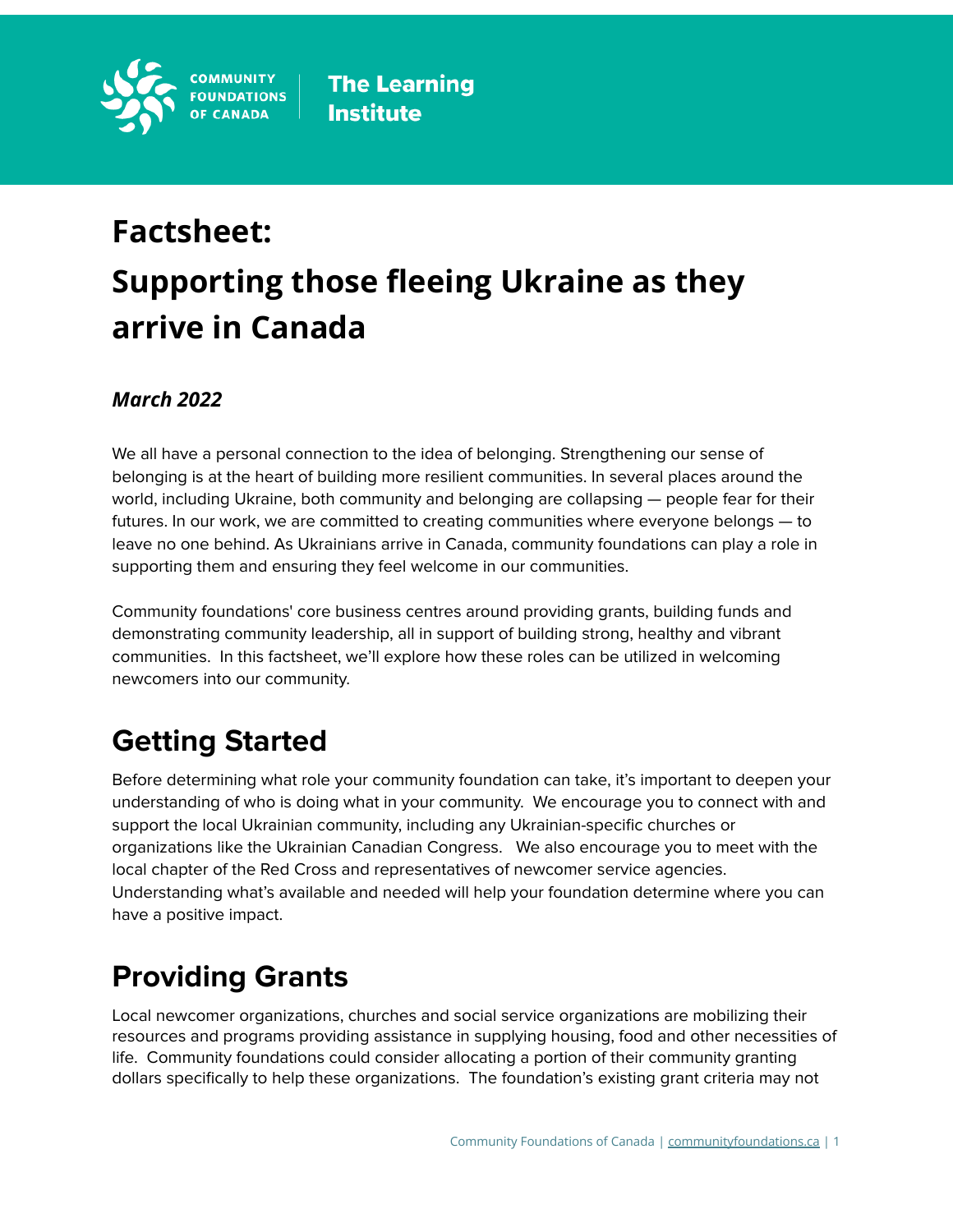

apply to providing emergency support, so foundations may want to consider creating a new grant stream providing one-time support.

If you are not aware of agencies providing newcomer services in your community, the Government of Canada has a great resource where you can search by postal code to find who is providing free newcomer services near you. Click [here](https://ircc.canada.ca/english/newcomers/services/index.asp) to find out contact information for local organizations. Connect with them to let them know how they can access grants from your foundation to assist in their work.

Some communities, with residents of Ukrainian heritage, are home to chapters of the Ukrainian Canadian Congress (UCC), which is a charitable organization. Click [here](https://www.ucc.ca/ucc-near-you/) to see if there is a chapter in your community. Local chapters are mobilizing their members in preparation for an influx of people fleeing Ukraine and having access to one-time support through grants would be helpful to defray costs incurred.

Other Ukrainian organizations that may have chapters in your community include:

Ukrainian [Canadian](https://www.ucss.info/) Social Services Ukrainian Youth [Association](https://cym.org/en/ca/) League of Ukrainian [Canadians](https://www.lucorg.com/about-luc_173.htmnewa.org)

During the Syrian refugee crisis, local churches mobilized their members in helping to welcome and settle refugees. Across Canada, there is a network of Ukrainian Catholic Churches. Check to see if there is a congregation in your community and let them know of grants available to help. And if you are aware that congregations of other faiths are mobilizing their members to welcome Ukrainian newcomers, let them know what type of assistance they may be able to access from your foundation.

### **Donor-advised funds (DAF)**

Connect with the advisors to your donor-advised funds to let them know what your foundation is doing and invite them to allocate a portion of their annual distribution to the pool of dollars you have allocated to support grants to organizations supporting newcomers. One way to encourage or incentivize this concept is to offer to match, up to a specific dollar amount, any of the DAF allocations to your emergency relief granting program.

If you already have funds directed to support Ukrainian charities, consider doing an earlier or partial distribution to provide immediate financial support.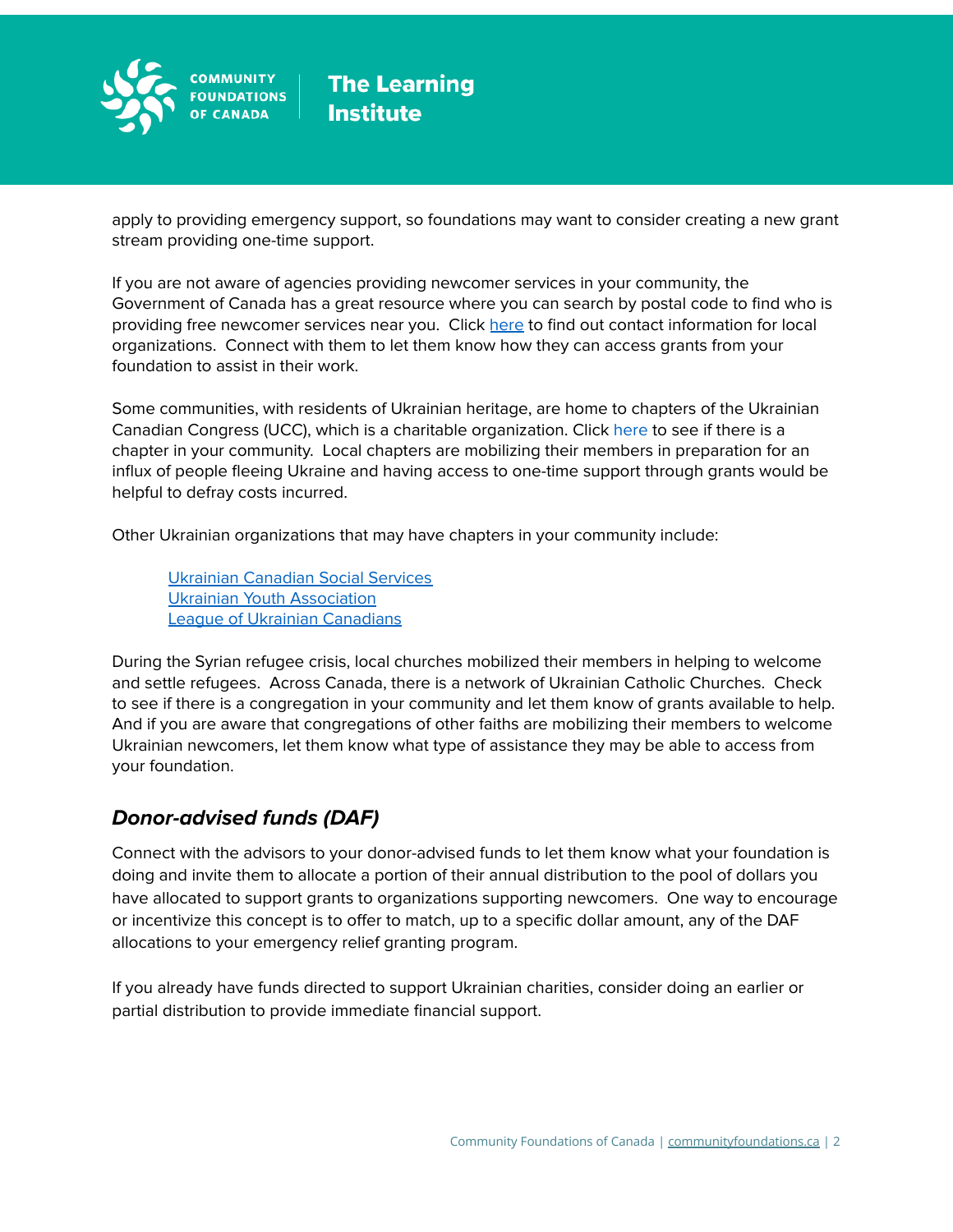

# **Building funds**

When asked what role the community foundation could take in his community, a Canadian mayor, whose ancestry is Ukrainian, suggested the following:

Creating a specific fund for refugees from the war would also help direct some funds locally as people will be asking how to help families coming to our community. While the churches and immigration-specific agencies are also looking for funds - some people may see the community foundations as a neutral place to donate as a means to track where the funds are going - just a thought. It could also take the pressure off of the volunteers at the churches who are handling a significant amount of money right now.

This could be a model moving forward for other war-torn parts of the world as people look to safer places - and community foundations can have systems in place to access funds quickly to help with transitioning.

### **Promoting Donations**

Should your foundation decide not to create a specific emergency relief fund, you may want to encourage your donors to make donations to community foundations abroad or international organizations providing relief and support to those fleeing from or still remaining in Ukraine, some of which include:

### **International Community Foundations**

The Federation of Community Foundations in Poland and their network is working to support people fleeing Ukraine. They recently [launched](https://zrzutka.pl/m3pyf6) an appeal that will offer support for refugees, as well as on-the-spot assistance (medicine, food, shelter, etc). Note, this website is in Polish; you can use the [automatic](https://support.google.com/chrome/answer/173424?hl=en&co=GENIE.Platform%3DDesktop) google translate option to review an English translation.

#### **International Organizations**

[Canadian](https://donate.redcross.ca/page/100227/donate/1?utm_source=google&utm_medium=cpc&utm_campaign=%28EN%29+Emergencies+-+Ukraine+Humanitarian+Crisis+Appeal&gclid=CjwKCAiAprGRBhBgEiwANJEY7FFnb1ZohOh2_f4xYk-NH7EQFwZyTC43LMyEJm4dJGJFfdo36gA6EBoCER4QAvD_BwE) Red Cross [Humanitarian](https://www.humanitariancoalition.ca/ukraine-crisis?gclid=CjwKCAiAprGRBhBgEiwANJEY7P_2CNhdGqlacALTDxnqzN8EqRsiPvx7vC8_utsTf9e3PYXuSesXORoCgJwQAvD_BwE) Coalition, a coalition of 10 organizations UN Refugee Agency [\(UNHCR\)](https://give.unhcr.ca/page/100190/donate/1?ea.tracking.id=SEM22_EUR&utm_source=google&utm_medium=cpc&utm_campaign=CA_PS_EN_UA&gclid=CjwKCAiAprGRBhBgEiwANJEY7CJCPFsH4xibUyBcJqjIQAG7S9egLcGD6HYV3BJdDZ8xMk5oBrSX8BoCdDkQAvD_BwE&gclsrc=aw.ds)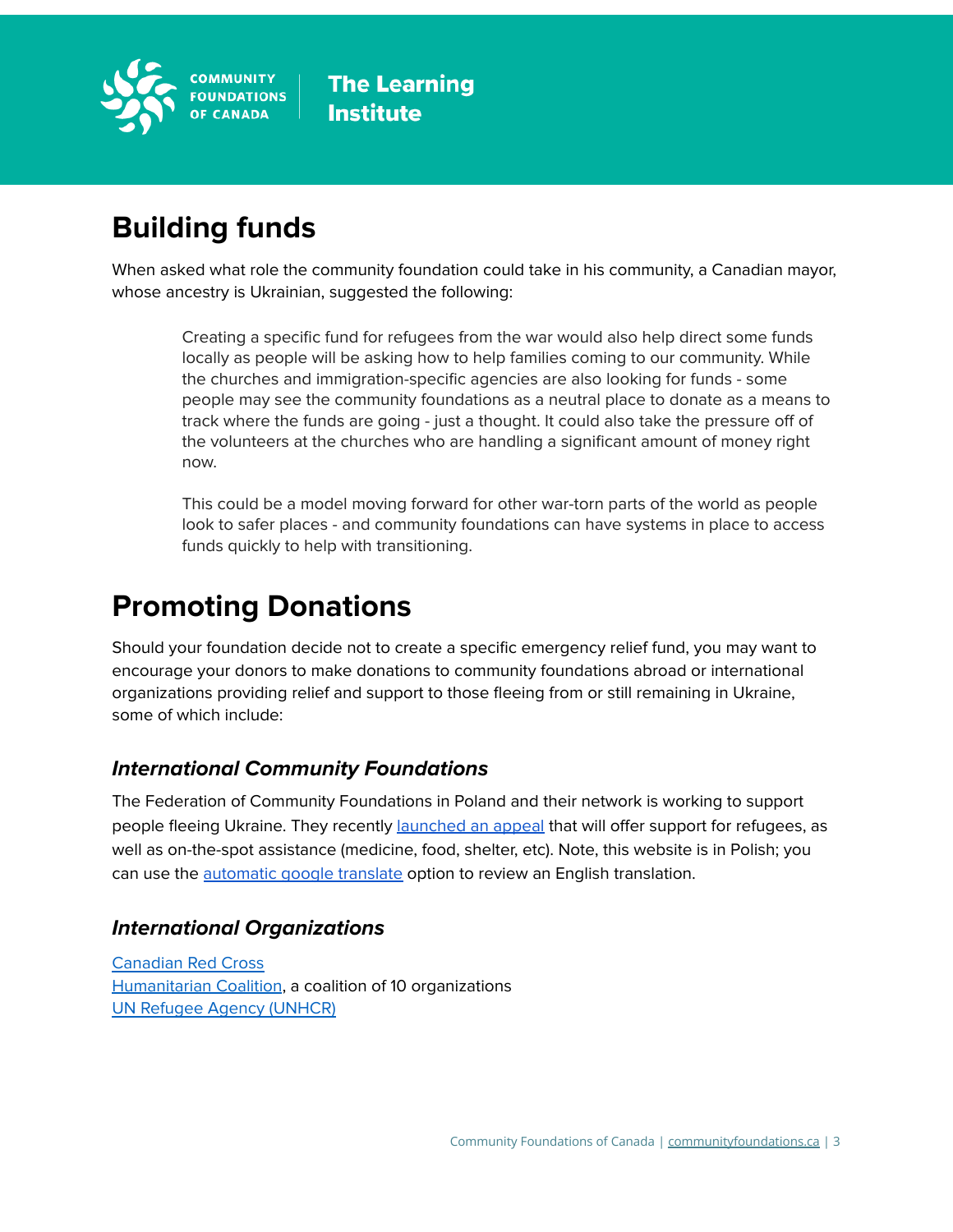

## **Portfolio Review**

Some community foundations have been looking at their investments and holdings and inquiring about portions that may be invested in Russia. Several have shared they are considering shifting their portfolio or have already done so. Recently, the Institute of Corporate Directors issued a [statement](https://icd.ca/Media-Centre/News-Releases/2022/The-Institute-of-Corporate-Directors-ICD-Responds) specific to what is happening in Ukraine that speaks to the role of directors in reconsidering investments connected to Russia.

# **Community Leadership**

Community foundations have a history of providing leadership in their communities, especially during emergencies, as a donor, a granter, a convenor and by providing community leadership. Community foundations can bring together organizations that have not worked together in the past but could come together to welcome Ukrainians. Community foundations could bring together newcomer and emergency relief agencies, churches and newcomer groups to share information on who is doing what, what resources are needed and available, and how to work together to ensure a coordinated effort to welcome Ukrainians to their community.

Meet with your board and volunteers to determine if there is interest in becoming more directly involved in welcoming Ukrainians, including:

- Hosting families
- Providing food, clothing, community connections, transportation and support
- If your community has an airport, be part of a group welcoming Ukrainians coming to your community

### **Centring Equity**

Niigaan Sinclair, who is Anishinaabe and a columnist at the Winnipeg Free Press, posted on February 25 of this year, *[Ukrainian](https://secureservercdn.net/104.238.68.130/w4c.34e.myftpupload.com/wp-content/uploads/2022/03/2022-03-02-Ukrainian-people-are-my-people-too-Winnipeg-Free-Press.pdf) people are my people too*. He writes about the close relationship between Indigenous communities in Manitoba and Ukrainians settlers since the 1890s. This post is a reminder to community foundations to include diverse organizations in their consultations on welcoming those fleeing the war.

A recent NPR post was about how refugees fleeing Ukraine face [discrimination](https://www.npr.org/2022/03/04/1084321690/lgbtq-refugees-fleeing-ukraine-face-discrimination-in-countries-with-anti-gay-la) in countries with [anti-gay](https://www.npr.org/2022/03/04/1084321690/lgbtq-refugees-fleeing-ukraine-face-discrimination-in-countries-with-anti-gay-la) laws. Canada is not such a country. Through your community leadership work, ensure that LGBTQ2+ groups are part of the conversation on how your community can support Ukrainians fleeing their country.